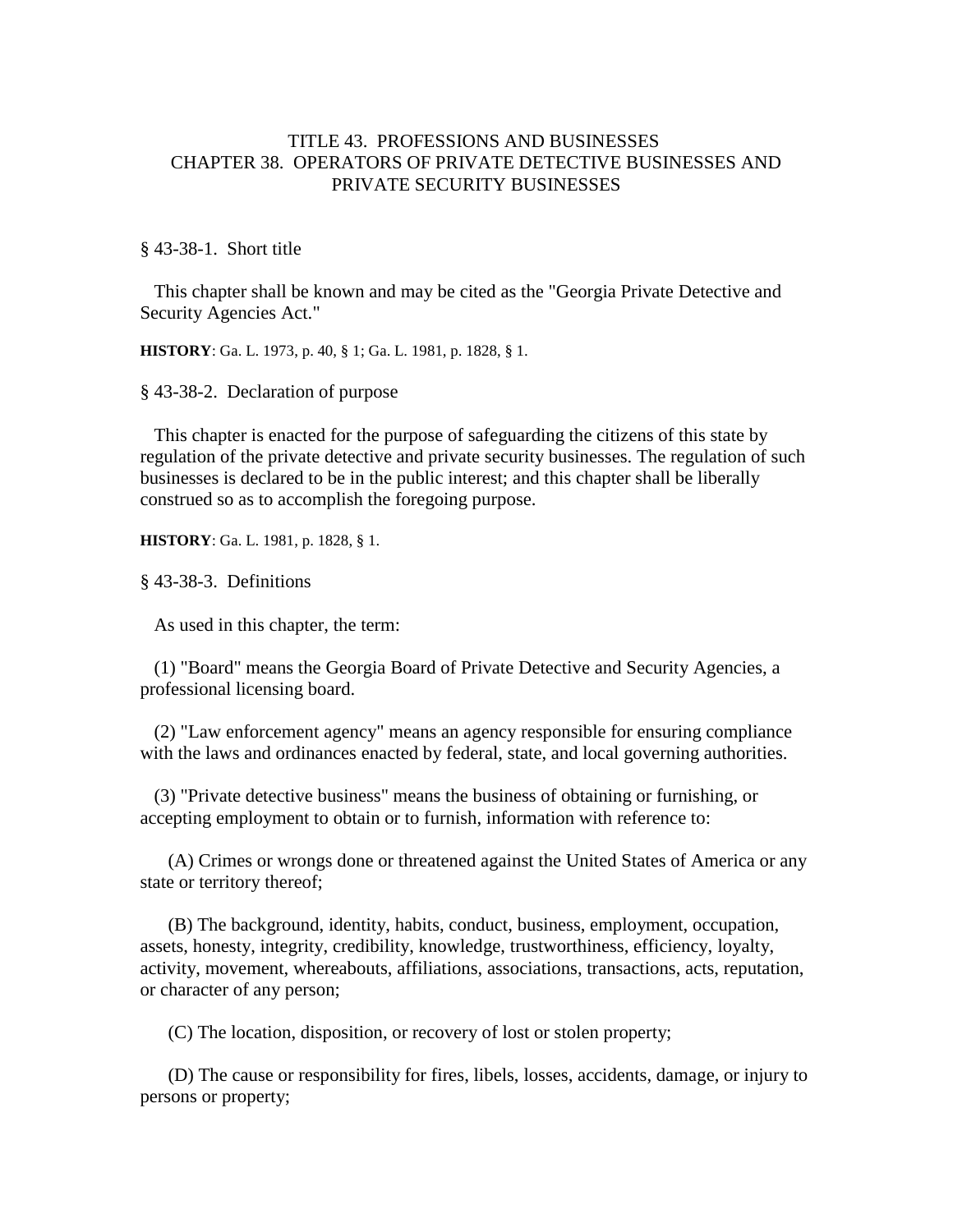(E) The securing of evidence in the course of the private detective business to be used before any court, board, officer, or investigating committee; or

(F) The protection of individuals from serious bodily harm or death.

 (4) "Private security business" means engaging in the business of, or accepting employment to provide, any or all of the following:

(A) Private patrol service;

(B) Watchman service;

(C) Guard service;

(D) Armored car service; or

(E) The protection of persons from death or serious bodily harm.

**HISTORY**: Ga. L. 1973, p. 40, § 2; Ga. L. 1981, p. 1828, § 2; Ga. L. 2000, p. 1161, § 1; Ga. L. 2000, p. 1706, § 15.

§ 43-38-4. Creation of board; members; secretary; records; general powers and duties

 (a) There is created the Georgia Board of Private Detective and Security Agencies. The board shall consist of seven members, each of whom shall be appointed by the Governor. Each member shall serve for a term of four years. Four members shall be engaged in the contract private detective or contract private security business and shall have at least four years of experience in such business immediately preceding their appointment; provided, however, that on and after October 1, 1987, at least two members shall be engaged in the contract private security business. Two members shall be engaged in state, county, or municipal law enforcement and shall have at least four years of experience in governmental law enforcement immediately preceding their appointment. One member shall be appointed from the public at large. At the first meeting of the board held each year, the members shall elect a chairman to serve for one year. The Governor may remove any member of the board for neglect of duty, incompetence, or other unethical or dishonorable conduct. After such removal or after the creation of a vacancy due to death, resignation, or ineligibility, the Governor shall appoint a successor to serve the unexpired term. Appointees to the board shall, immediately after their appointment, take and subscribe to a written oath or affirmation required by law for all public officers.

(b) The members of the board shall be reimbursed as provided for in subsection (f) of Code Section 43-1-2.

(c) The division director shall be the secretary of the board and shall perform such administrative duties as may be prescribed by the board. All official records of the board or affidavits by the division director as to the content of such records shall be prima-facie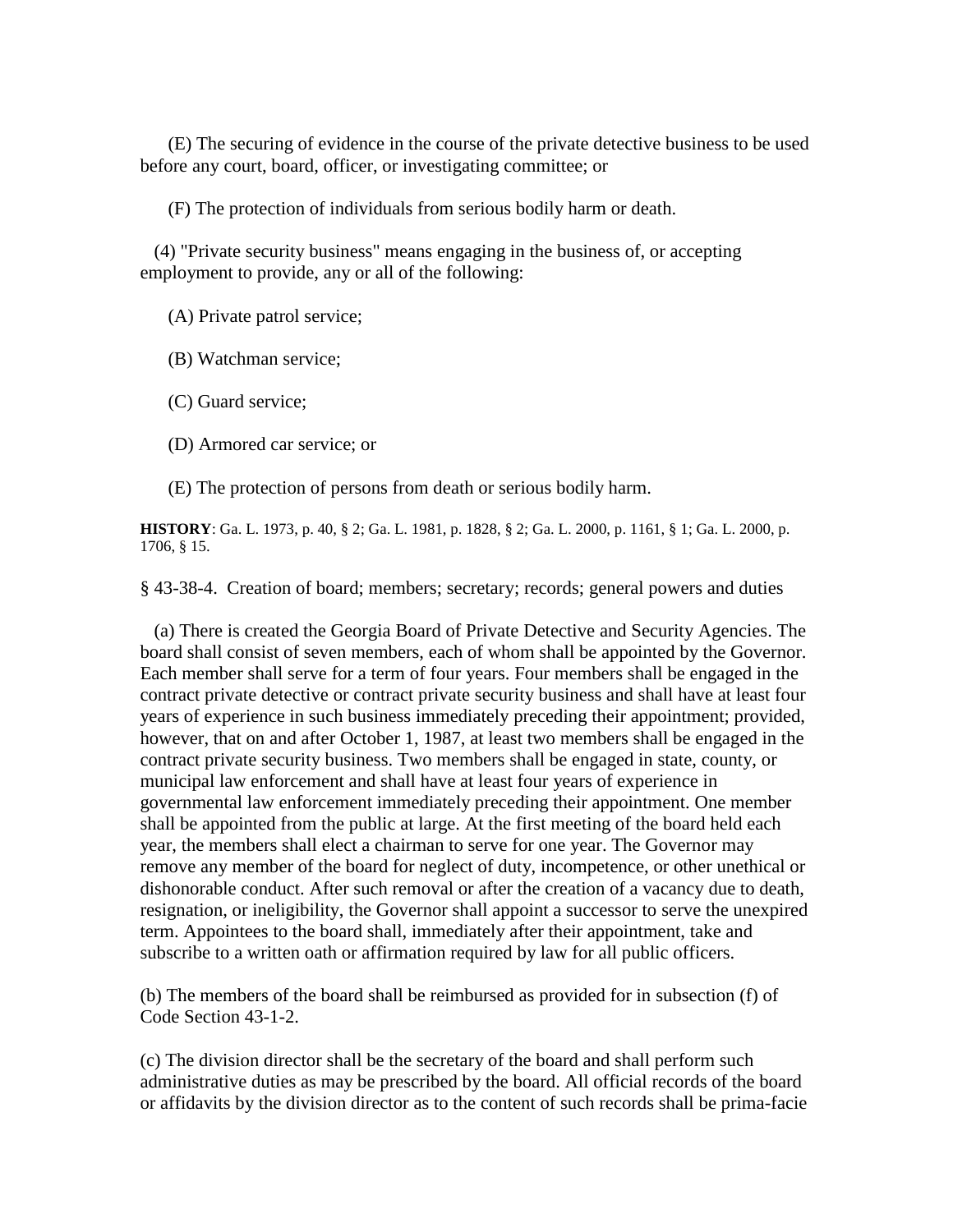evidence of all matters required to be kept therein.

(d) In addition to any authority otherwise granted by this chapter and subject to the laws relating to the division director, the board shall have the following powers and duties:

 (1) To determine the qualifications of applicants for licenses or registration under this chapter;

 (2) To investigate alleged violations of this chapter or any rules and regulations adopted by the board, including the power to conduct inspections of a licensee's employee lists and training records;

(3) To promulgate all rules and regulations necessary to carry out this chapter;

 (4) To establish and enforce standards governing the conduct of persons licensed and registered under this chapter;

 (5) To maintain in its name an action for injunctive or other appropriate legal or equitable relief to remedy violations of this chapter. In pursuing equitable remedies, it shall not be necessary that the board allege or prove that it has no adequate remedy at law. It is declared that violations of this chapter are a menace and a nuisance and are dangerous to the public health, safety, and welfare;

 (6) To recommend to the division director the employment or appointment of such personnel, including, but not limited to, inspectors, as may be necessary to assist the board in exercising and performing any and all the powers, duties, and obligations set forth in this chapter;

 (7) To require a licensee to maintain and keep such records as are subject to inspection under this chapter;

 (8) To issue, renew, deny, suspend, or revoke licenses, certificates, registrations, or permits in a manner consistent with this chapter;

 (9) To hold hearings on all matters properly brought before it and, in connection therewith, to administer oaths, receive evidence, make the necessary determinations, and enter orders consistent with the findings; and

 (10) To develop and apply such techniques which may include examinations as may be deemed necessary to assure that applicants licensed, registered, or issued weapons permits have the requisite skills and qualifications.

**HISTORY**: Ga. L. 1973, p. 40, § 3; Ga. L. 1981, p. 1828, § 3; Ga. L. 1987, p. 1400, § 1; Ga. L. 1994, p. 97, § 43; Ga. L. 2000, p. 1706, § 19.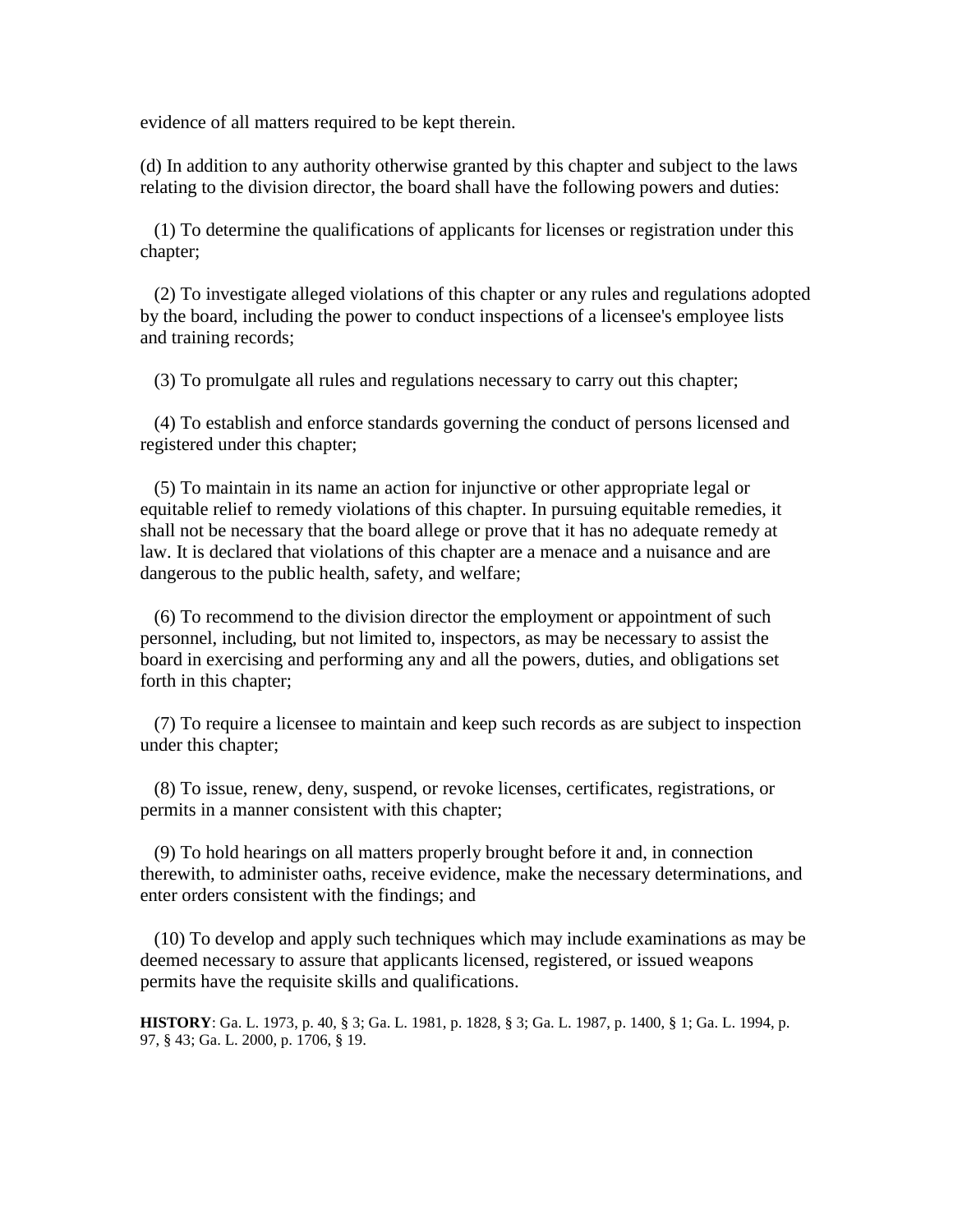§ 43-38-5. Licensure and registration of persons practicing for one year on July 1, 1981

Reserved. Repealed by Ga. L. 1987, p. 1400, § 2, effective July 1, 1987.

§ 43-38-6. Licenses; qualifications; criminal records; fingerprints; bond, insurance, or net worth affidavit; display of license; suspension; temporary permits; license recognition agreements

 (a) Any individual, firm, association, company, partnership, limited liability company, or corporation desiring to engage in the private detective or private security business in this state shall make a verified application in writing to the division director for a license therefor. If the applicant is a firm, association, company, partnership, limited liability company, or corporation, the person filing the application on behalf of such firm, association, company, partnership, limited liability company, or corporation shall be a corporate officer of such corporation or an officer of such firm, association, partnership, or limited liability company; and such individual shall meet the qualifications set out in this Code section.

(b) Upon being satisfied of the good character, competency, and integrity of an applicant for licensure under this chapter or, if the applicant is a firm, association, company, partnership, limited liability company, or corporation, upon being satisfied of the good character, competency, and integrity of the corporate officer of such corporation or officer of such firm, association, partnership, or limited liability company, the board may grant a license to conduct a private detective or private security business to such individual, firm, association, company, partnership, limited liability company, or corporation if:

(1) The applicant is at least 18 years of age;

(2) The applicant is a citizen of the United States or a registered resident alien;

(3) The applicant is of good moral character;

 (4) The applicant has not been convicted of a felony or any crime involving the illegal use, carrying, or possession of a dangerous weapon or any crime involving moral turpitude; provided, however, that, if the applicant has been convicted of such crime, or has entered a plea of nolo contendere, or has entered a plea pursuant to Article 3 of Chapter 8 of Title 42 or otherwise been granted first offender treatment, the board may inquire into the nature of the crime, the date of conviction or plea, and other underlying facts and circumstances surrounding such criminal proceedings and, in its discretion, may grant a license to such applicant;

(5) The applicant has not committed an act constituting dishonesty or fraud;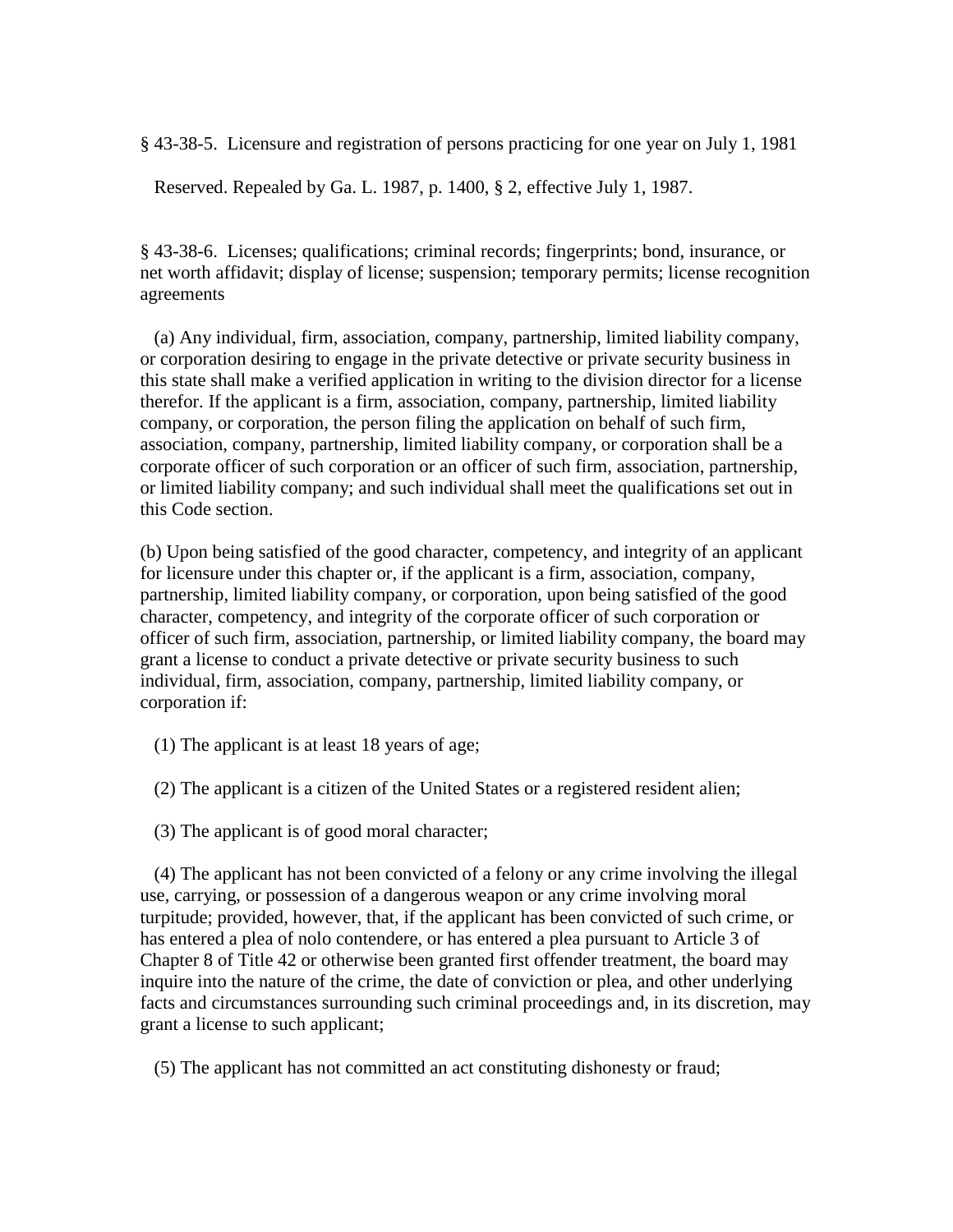(6) The applicant has satisfied the board that his or her private detective or private security business has a competent training officer and adequate training program with a curriculum approved by the board or that adequate training will be obtained from such other source as the board may approve;

 (7) The applicant for a private detective company license has had at least two years' experience as an agent registered with a licensed detective agency, or has had at least two years' experience in law enforcement, or has a four-year degree in criminal justice or a related field from an accredited university or college; and the applicant for a security company license has had at least two years' experience as a supervisor or administrator in in-house security operations or with a licensed security agency, or has had at least two years' experience in law enforcement, or has a four-year degree in criminal justice or a related field from an accredited university or college;

 (8) The applicants for private detective company licenses and security company licenses may be required to pass successfully a written examination as the board may prescribe; and

(9) The applicant meets such other qualifications as the board may prescribe by rule.

(c) The application for a license shall be made in writing, under oath, on a form to be furnished by the division director. The application shall state the applicant's full name, age, date and place of birth; residences and employment within the past five years, with the names and addresses of employers; present occupation; date and place of conviction or arrest for any crime, including the plea of nolo contendere or a plea entered pursuant to Article 3 of Chapter 8 of Title 42 or other first offender treatment; and such additional information as the board may require to investigate the qualifications, character, competency, and integrity of the applicant. Each applicant shall submit with the application two complete sets of fingerprints on forms specified and furnished by the board and one photograph, two inches wide by three inches high, full face, taken within six months prior to the application; provided, however, that the board may waive the submission of fingerprints and photograph for any employee who has been employed by a person licensed under this chapter within the previous 12 months. The application shall contain such additional documentation as the board may prescribe by rule. The board shall have the discretion to deny a license to an applicant who fails to provide the information and supporting documentation required by this subsection.

 $(d)(1)$  In addition to the requirements enumerated in this Code section, each applicant for a license under this chapter shall provide satisfactory evidence to the board that the prospective licensee has posted or has made provision for the posting of a bond. The required bond shall be executed in favor of the state, in the amount of \$25,000.00, with a surety company authorized to do business in this state and conditioned to pay damages not to exceed the amount of such bond to any person aggrieved by any act of the principal named in such bond, which act is in violation of this chapter and would be grounds for denial, suspension, or revocation of a license under Code Section 43-38-11. Immediately upon the granting of a license, such bond shall be filed with the division director by the licensee and shall be approved by the division director as to form and as to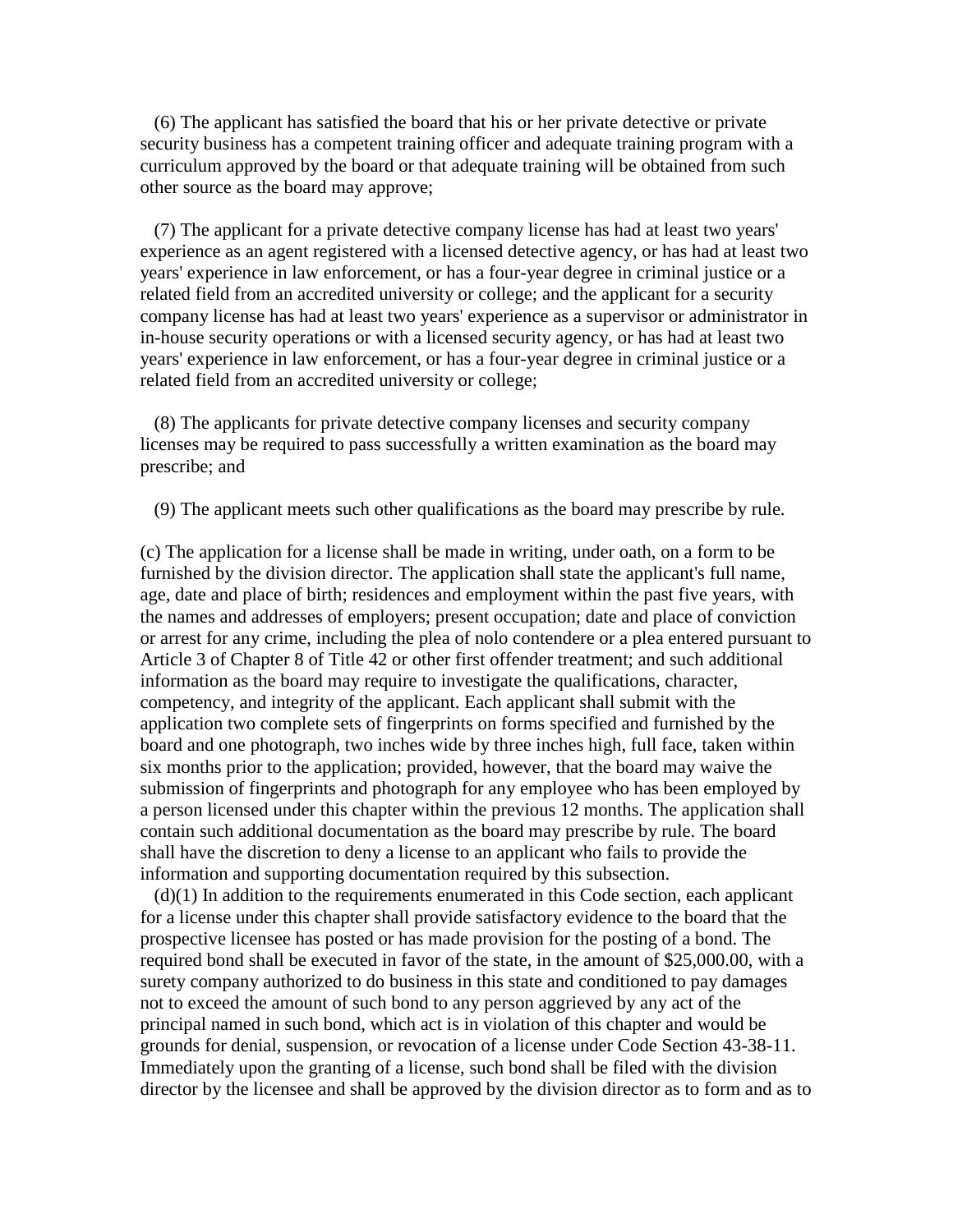the solvency of the surety. The prospective licensee may file the required bond with the division director prior to the granting of a license for the division director's approval as provided in this Code section. In lieu of the required bond, a prospective licensee may submit to the board evidence of a policy of liability insurance in an amount of not less than \$1 million insuring such prospective licensee against personal liability for damages arising out of acts of the insured or his employees. No licensee shall cancel or cause to be canceled a bond or liability insurance policy issued pursuant to this Code section unless the board is so informed in writing by certified mail or statutory overnight delivery at least 30 days prior to the proposed cancellation. In lieu of the required bond or liability insurance policy, the prospective licensee may submit a net worth affidavit, prepared using standard accounting procedures, which affidavit indicates that the prospective licensee has a net worth of more than \$50,000.00. The board, in its discretion, may accept a financial affidavit in lieu of the bond or liability insurance policy required by this subsection. The board, in its discretion, may require licensees under this Code section to submit periodic financial updates to ensure continued financial responsibility. If the surety or licensee fails to submit, within ten days of the effective date of cancellation, a new bond or liability insurance policy or a net worth statement as outlined in this subsection, the board shall have the authority to revoke any license issued under this chapter.

 (2) Licensees who have previously posted bonds or submitted net worth affidavits to comply with the provisions of this subsection may hereafter prove continued financial responsibility through the use of liability insurance policies in accordance with paragraph (1) of this subsection.

(e) Immediately upon receipt of a license certificate issued by the board pursuant to this chapter, the licensee shall post and at all times display such license in a conspicuous place at his place of business. A copy of the duplicate of the license certificate shall be conspicuously posted at each branch office.

(f) Notwithstanding any other provisions of this Code section, an applicant for a license shall agree in writing on the application that if such applicant makes a false statement in the application or if such applicant has been found to have been convicted of a felony and has not had all his or her civil rights restored pursuant to law, then the board shall be authorized to suspend any license granted to such applicant without a prior hearing as required in Code Section 43-38-11. Upon request, any such person shall be entitled to a hearing on such matter subsequent to the suspension.

(g) The board may grant a license provided in this Code section to a person who is licensed in another state or territory of the United States which has licensing requirements substantially similar to the licensing requirements provided in this Code section.

(h) The board may issue a temporary permit for not longer than 30 days to any person who is licensed in another state or territory of the United States which has licensing requirements substantially similar to the licensing requirements provided in this Code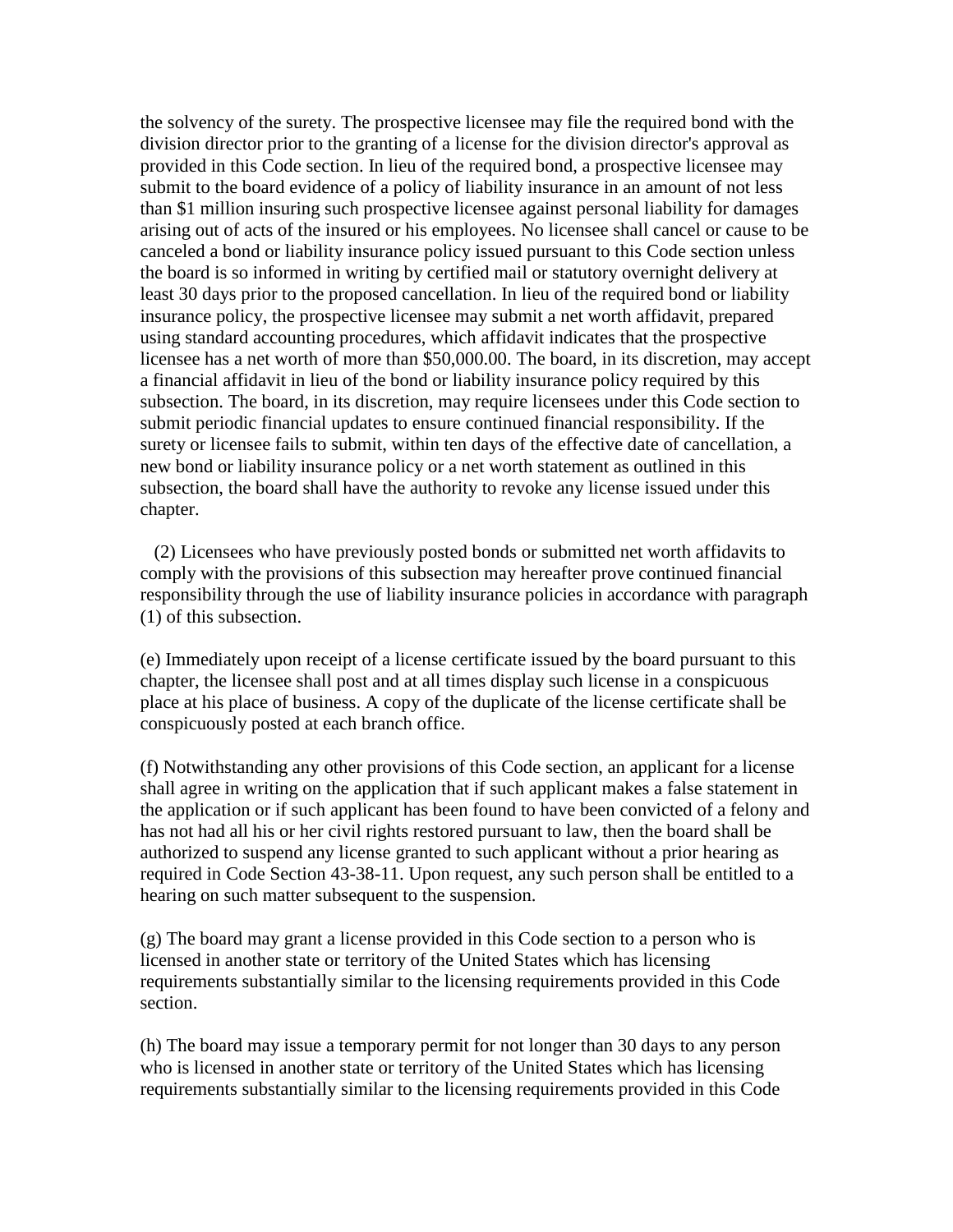section if such person, in the course of an investigation which arose in the state in which he or she is licensed, finds it necessary to conduct an investigation in this state. Such temporary permit shall be limited to the scope of such investigation. No more than one temporary permit shall be issued in any 12 month period.

(i) The board may, in its discretion and in accordance with regulations adopted by the board, enter into limited license recognition agreements with any other state or the District of Columbia having licensure requirements substantially equal to the requirements provided by this chapter pursuant to which a person so licensed in such state or district may conduct an investigation in this state directly related to an investigation which was initiated outside of this state; provided, however, that such privilege shall be limited to 30 days for each agency for each such investigation.

**HISTORY**: Ga. L. 1973, p. 40, §§ 5-7; Ga. L. 1981, p. 1828, § 5; Ga. L. 1984, p. 1338, § 1; Ga. L. 1986, p. 751, § 2; Ga. L. 1987, p. 3, § 43; Ga. L. 1987, p. 1400, §§ 3-5; Ga. L. 1988, p. 13, § 43; Ga. L. 1991, p. 1027, § 1; Ga. L. 1993, p. 123, § 43; Ga. L. 1994, p. 291, § 1; Ga. L. 2000, p. 1161, §§ 2, 3; Ga. L. 2000, p. 1589, § 3; Ga. L. 2000, p. 1706, § 19; Ga. L. 2001, p. 1075, § 1.

§ 43-38-7. Licensing of armed employees; qualifications; continuing education; fingerprints; license card; suspension

 (a) Any employer may employ as many agents, guards, watchmen, or patrolmen as he or she deems necessary for the conduct of his or her business, provided that such employees meet the requirements and qualifications for licensure under this chapter.

(b) (1) Except as provided in paragraph (2) of this subsection, within 180 days of completing board mandated prelicensure training, potential licensees shall make application to be licensed with the board.

 (2) Any guard, watchman, or patrolman who will be unarmed and who will be employed in the private security business shall not be required to be licensed by the board but shall be governed by Code Section 43-38-7.1.

(c) (1) Except as otherwise provided in paragraph (2) of subsection (b) of this Code section, upon being satisfied of the applicant's character, competency, and eligibility for licensure, the board may license such applicant if he or she:

(A) Is at least 18 years of age;

(B) Is a citizen of the United States or a registered resident alien;

(C) Is of good moral character;

 (D) Has not been convicted of a felony or any crime involving the illegal use, carrying, or possession of a dangerous weapon or any crime involving moral turpitude; provided, however, that, if the applicant has been convicted of such crime, or has entered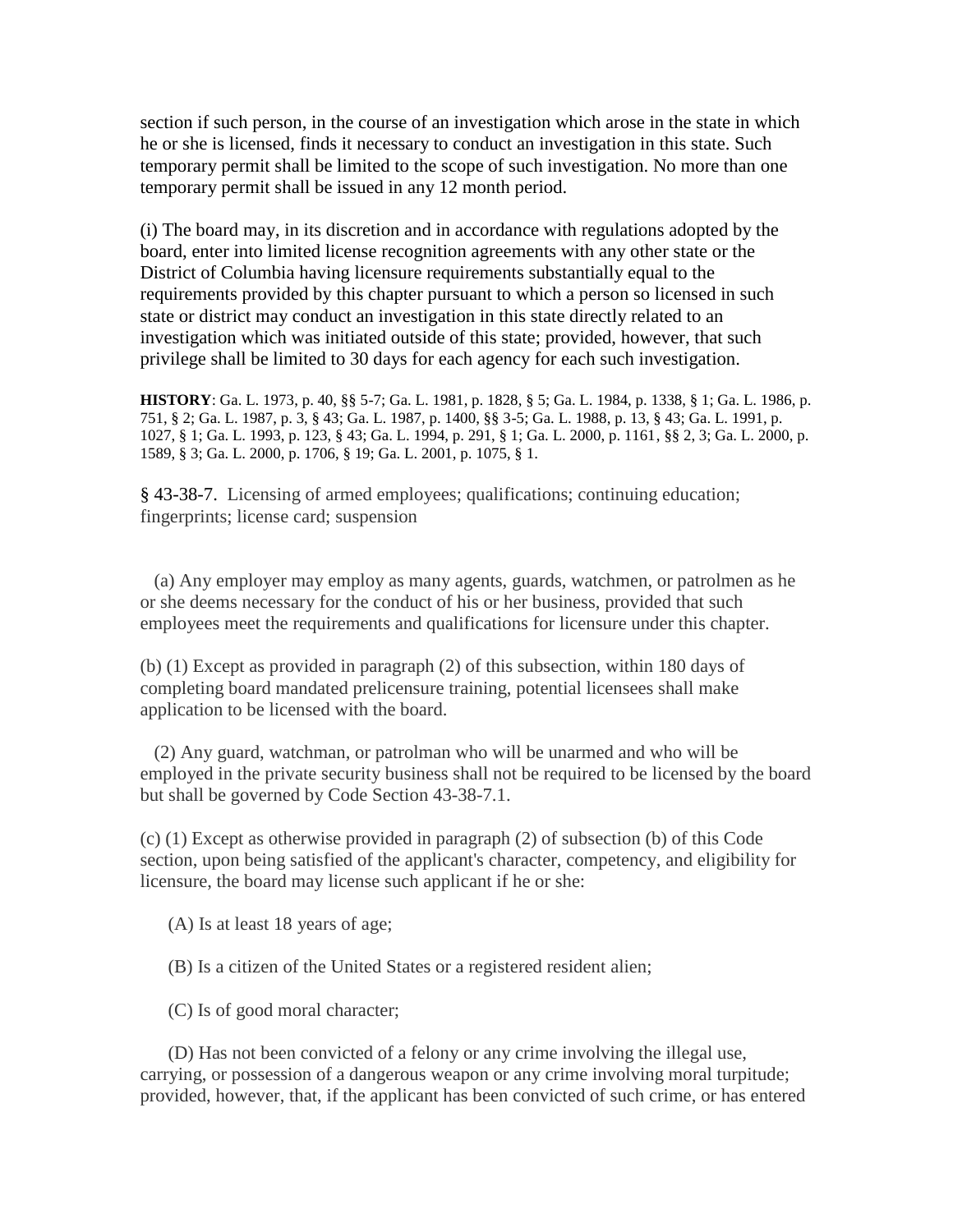a plea of nolo contendere to such crime, or has entered a plea pursuant to Article 3 of Chapter 8 of Title 42 or otherwise been granted first offender treatment, the board may inquire into the nature of the crime, the date of conviction or plea, and other underlying facts and circumstances surrounding such criminal proceedings and, in its discretion, may allow the applicant to be licensed;

(E) Has not committed an act constituting dishonesty or fraud; and

(F) Meets such other qualifications as the board may prescribe by rule.

 (2) The board shall be authorized to require continuing education as a condition of renewal for all persons required to be licensed or registered with the board under this chapter. The board shall be authorized to promulgate rules and regulations addressing the requirement for continuing education and circumstances for which a waiver of this requirement may be granted.

(d) The license application shall be made under oath, and on a form to be furnished by the division director. The application shall state the applicant's full name, age, and date and place of birth; residences and employment within the past five years; experience in the position applied for or held; the date and place of conviction or arrest for any crime, including the entry of a plea of nolo contendere or the entry of a plea entered pursuant to Article 3 of Chapter 8 of Title 42 or other first offender treatment; and such other information as the board may require. The license application shall be accompanied by two sets of fingerprints of the applicant and one photograph of the applicant, two inches wide by three inches high, full face, and taken within six months prior to the application. The board shall have discretion to deny a license to any individual when the information and supporting documentation required by this subsection are not provided.

(e) Upon granting a license pursuant to this Code section, the board shall so notify the licensee. An employer shall notify the board within 30 days of the hiring or termination of employment of any employee licensed under this Code section.

(f) Upon receipt of a license card issued by the board pursuant to this chapter, the licensee shall maintain said card on his person at all times while on his post or at his place of employment and at all times when the licensee wears a uniform in the course of his employment in the private detective or private security business.

(g) Notwithstanding any other provisions of this Code section, any person who is to be licensed under this Code section shall agree that if such person makes a false statement in the application or if such person is found to have been convicted of a felony and has not had all his or her civil rights restored pursuant to law, then the board shall be authorized to suspend any license granted to such person without a prior hearing as required in Code Section 43-38-11. Upon request, any such person shall be entitled to a hearing on such matter subsequent to the suspension.

HISTORY: Ga. L. 1973, p. 40, § 8; Ga. L. 1981, p. 1828, § 6; Ga. L. 1987, p. 1400, § 6; Ga. L. 1988, p. 13,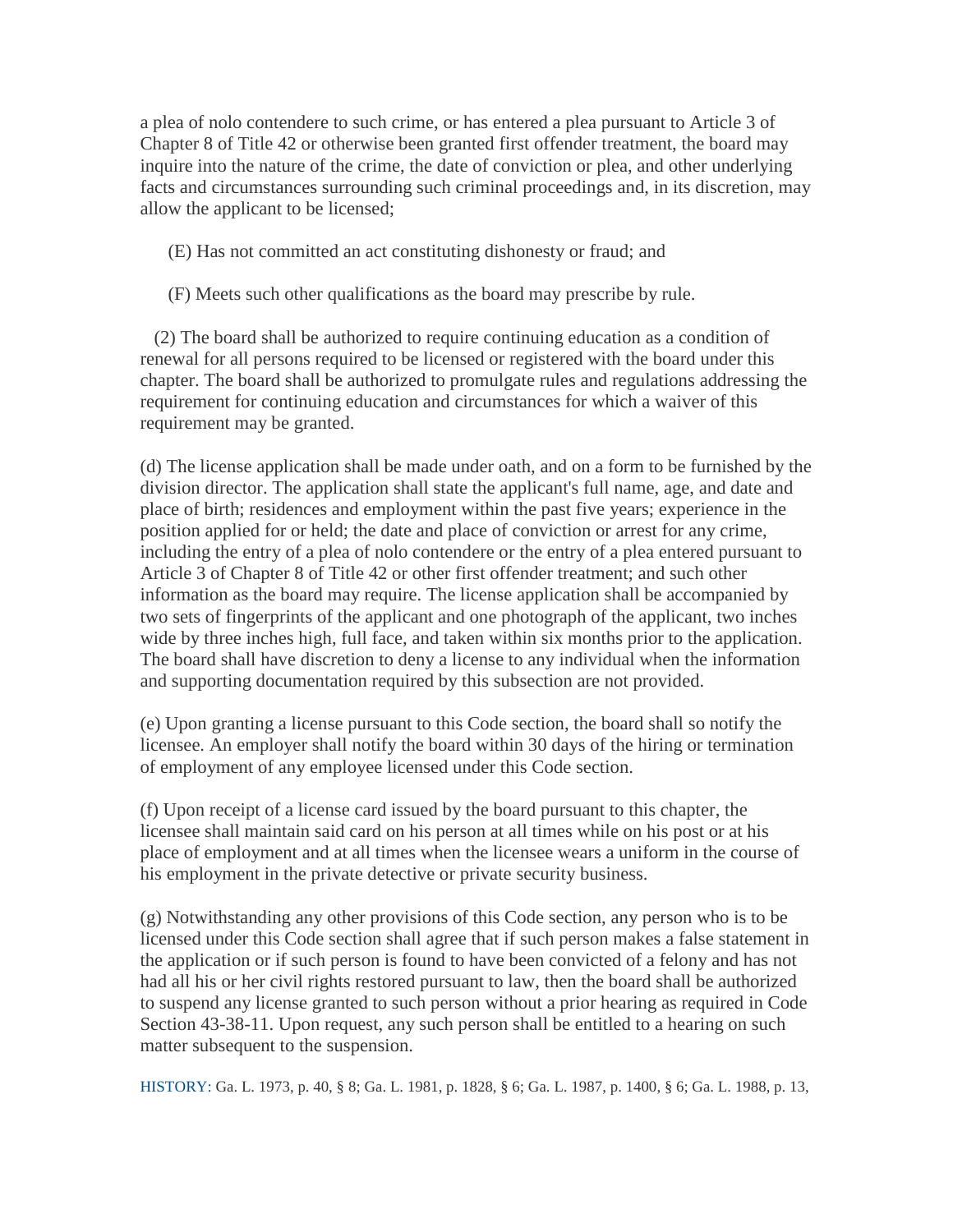§ 43; Ga. L. 2000, p. 1161, § 4; Ga. L. 2000, p. 1706, § 19; Ga. L. 2005, p. 787, § 1/HB 17; Ga. L. 2008, p. 324, § 43/SB 455; Ga. L. 2010, p. 266, § 40/SB 195; Ga. L. 2010, p. 391, § 2/SB 162.

§ 43-38-7.1. Registration records of unarmed security employees; fingerprint identification of prospective registrants

 (a) Any individual, firm, association, company, partnership, limited liability company, or corporation engaged in the private security business and licensed pursuant to Code Section 43-38-6 shall be required to maintain registration records of all guards, watchmen, or patrolmen who are unarmed pursuant to rules and regulations of the board. A licensee shall not be required to register such unarmed employees with the board. Unarmed employees shall be required to complete a certain number of hours of training as prescribed by the board, and a record of such training shall be maintained with the registration records of such employees.

(b) The licensee shall forward fingerprints received from each prospective registrant to the Georgia Crime Information Center of the Georgia Bureau of Investigation for the purpose of criminal identification through the fingerprint system of identification established by the Georgia Bureau of Investigation and the fingerprint system of investigation established by the Federal Bureau of Investigation.

(c) It shall be the duty of the licensee to keep a record of all information received from the Georgia Bureau of Investigation and the Federal Bureau of Investigation with respect to criminal identification and to cooperate with the Georgia Bureau of Investigation, similar departments in other states, and the United States Department of Justice in any criminal identification system.

(d) At such times as the board may require, fingerprint cards of registrants may be periodically reprocessed by a licensee to identify criminal convictions subsequent to registration.

**HISTORY**: Code 1981, § 43-38-7.1, enacted by Ga. L. 1987, p. 1400, § 7; Ga. L. 1993, p. 123, § 44.

§ 43-38-8. Temporary employees

 Notwithstanding any other provisions of this chapter, any person or corporation may use temporary employees for special events, provided that such temporary employment does not exceed 30 days in a calendar year and such employees do not carry firearms in connection with such employment.

**HISTORY**: Ga. L. 1973, p. 40, § 9; Ga. L. 1981, p. 1828, § 7A; Ga. L. 1987, p. 1400, § 8.

§ 43-38-9. Disposition of applicants' fingerprints

(a) The board shall forward the necessary fingerprints received from each prospective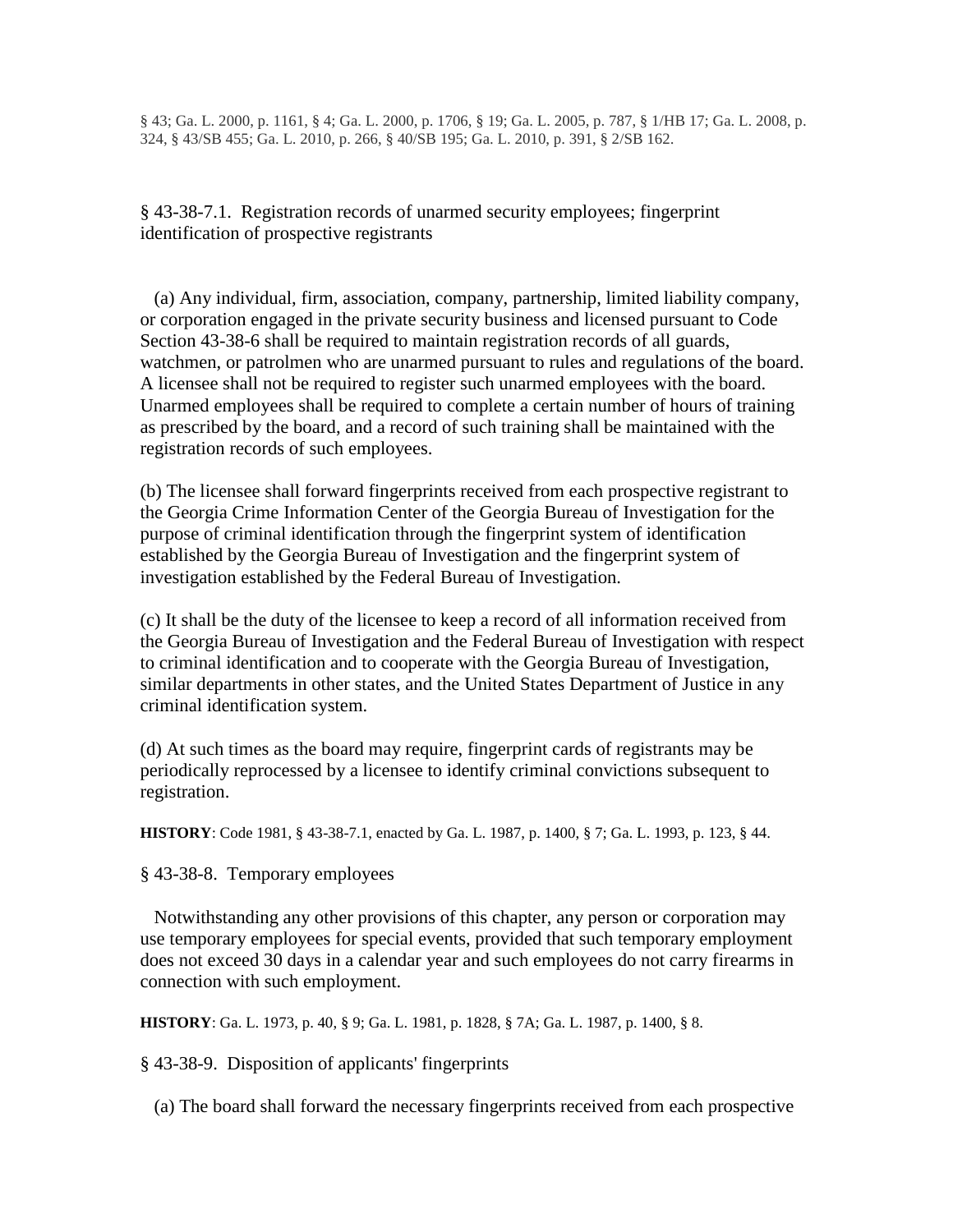licensee and registrant required to be licensed or registered by the board under this chapter to the Georgia Crime Information Center or the Georgia Bureau of Investigation for the purpose of criminal identification through the fingerprint system of identification established by such bureau and the fingerprint system of investigation established by the Federal Bureau of Investigation.

(b) It shall be the duty of the division director to keep a record of all information received from the Georgia Bureau of Investigation and the Federal Bureau of Investigation with respect to criminal identification and to cooperate with the Georgia Bureau of Investigation, similar departments in other states, and the United States Department of Justice in any criminal identification system.

(c) At such times as the board may require, fingerprint cards of licensees and registrants may be periodically reprocessed to identify criminal convictions subsequent to licensure or registration.

**HISTORY**: Ga. L. 1973, p. 40, § 11; Ga. L. 1981, p. 1828, § 8; Ga. L. 1984, p. 1338, § 2; Ga. L. 1987, p. 1400, § 9; Ga. L. 2000, p. 1706, § 19.

§ 43-38-10. Permits to carry firearms; proficiency requirement; exemption from specified laws; denial, refusal to renew, and suspension of permits; effect of license suspension and restoration

(a) The board may grant a permit to carry a pistol, revolver, or other firearm to any person who is at least 21 years of age and who is licensed or registered in accordance with this chapter and who meets the qualifications and training requirements set forth in this Code section and such other qualifications and training requirements as the board by rule may establish. The board shall have the authority to establish limits on type and caliber of such weapons by rule. Application for such permit and for renewal thereof shall be made on forms provided by the division director. No weapons permit issued under this Code section shall be transferable to another individual.

(b) No permit under this Code section shall be issued or renewed until the applicant has presented proof to the board that he is proficient in the use of firearms. The board shall have the authority to require periodic recertification of proficiency in the use of firearms and to refuse to renew a permit upon failure to comply with such requirement. The applicant shall present proof to the board that:

 (1) He has demonstrated on the firearms range proficiency in the use of firearms by meeting such minimum qualifications on pistol and shotgun (if so armed) courses as the board may prescribe by rule; and

 (2) He has received such other training and instruction in the use of firearms as the board may require by rule.

(c) All licensees and registrants under this chapter shall be required to obtain from the board a weapons permit under this Code section if a firearm is carried, or is to be carried,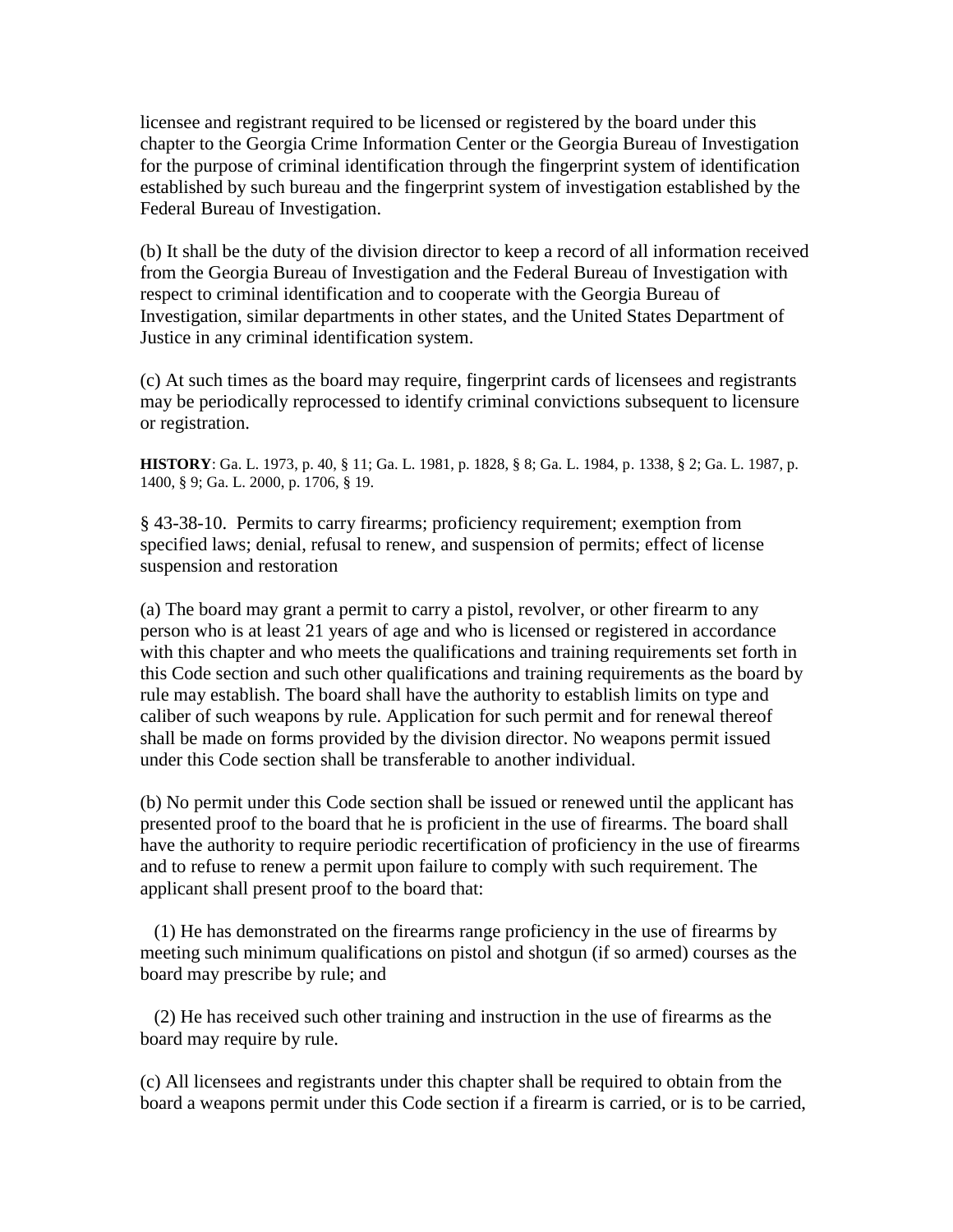by such licensee or registrant while at or en route directly to and from his post or place of employment.

(d) Any licensee or registrant under this chapter meeting the qualifications and training requirements set out in this Code section may be issued an exposed weapons permit in accordance with this Code section and shall be authorized to carry such firearm in an open and fully exposed manner. Such carrying of a firearm shall be limited to the time the licensee or registrant is on duty or en route directly to and from his post or place of employment. No stopover en route to and from such post or place of employment is permitted under the terms of this Code section.

(e) Licensees or registrants under this chapter may apply to the board for a concealed weapons permit. Qualifications and training requirements for such permits and restrictions on such permits shall be established by appropriate rules of the board. The board shall, in its discretion, consider and approve each application for a concealed weapons permit on an individual basis.

(f) An individual issued a permit in accordance with this Code section shall be exempt from the following laws of this state:

(1) Code Section 16-11-126, relating to carrying a concealed weapon;

(2) Code Section 16-11-127, relating to carrying deadly weapons at public gatherings;

(3) Code Section 16-11-128, relating to carrying a pistol without a license; and

 (4) Code Section 16-11-129, relating to licenses to carry pistols and revolvers generally.

(g) The board shall have the power to deny a weapons permit to any applicant who fails to provide the information and supporting documentation required by this Code section or to refuse to renew a permit upon failure to comply with such weapons proficiency recertification requirements as the board may prescribe.

(h) The board shall have the authority to order the summary suspension of any weapons permit issued under this Code section, pending proceedings for revocation or other sanction, upon finding that the public health, safety, or welfare imperatively requires such emergency action, which finding shall be incorporated in its order.

(i) The board shall have the same power and authority to deny and sanction weapons permits under this Code section as that enumerated in Code Section 43-38-11, based on the same grounds as those enumerated in that Code section.

(j) A weapons permit issued under this Code section to any person whose license is suspended pursuant to subsection (f) of Code Section 43-38-6 or whose registration is suspended pursuant to subsection (g) of Code Section 43-38-7 shall be suspended at the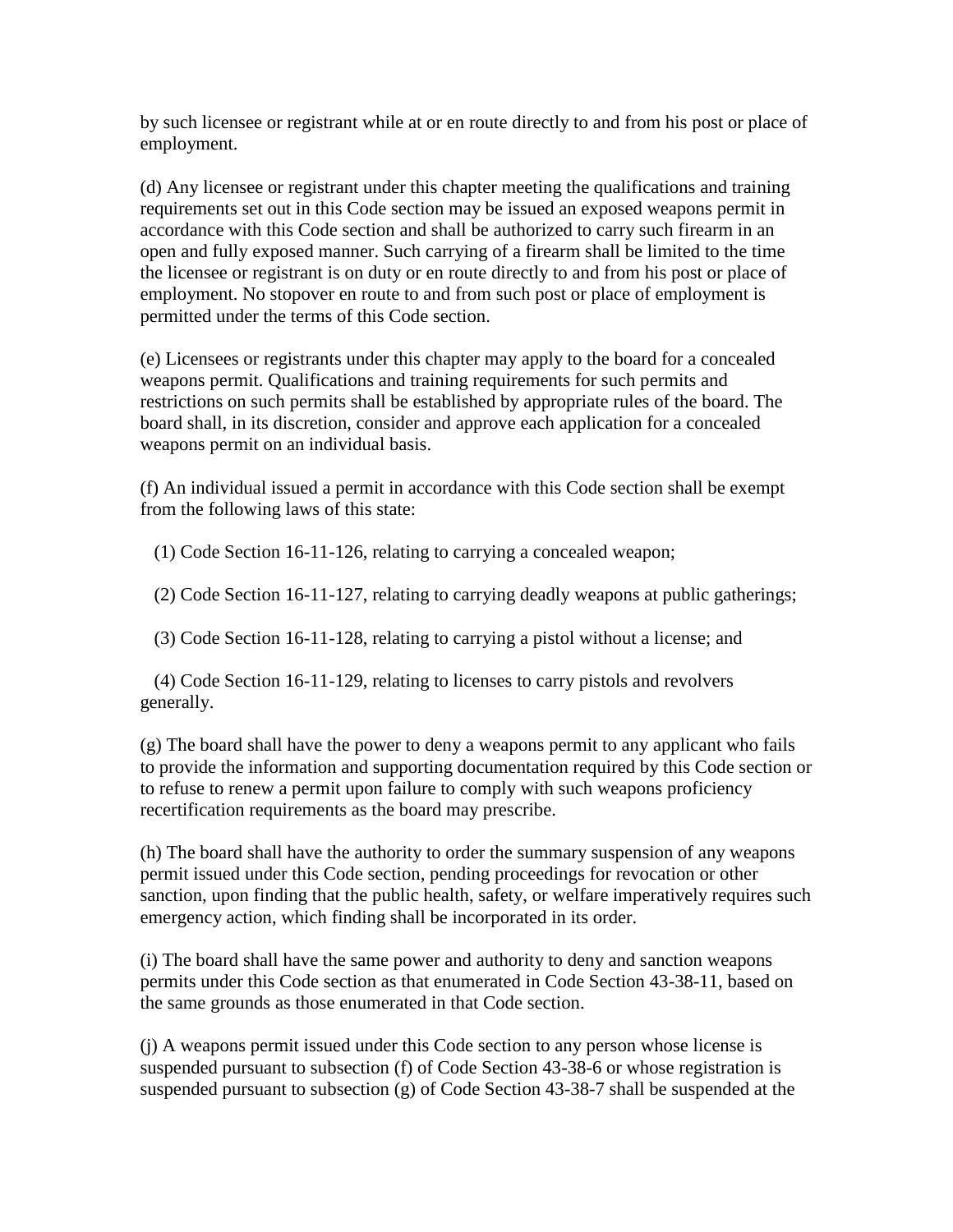same time as the suspension of the license or registration without a prior hearing as required in Code Section 43-38-11. A weapons permit shall be restored to a person upon the restoration of the person's license or registration.

**HISTORY**: Ga. L. 1973, p. 40, § 12; Ga. L. 1981, p. 1828, § 10; Ga. L. 1982, p. 3, § 43; Ga. L. 1987, p. 1400, § 10; Ga. L. 2000, p. 1161, § 5; Ga. L. 2000, p. 1706, § 19.

§ 43-38-10.1. Training instructors and training programs

 (a) The board shall provide by rule and regulation for the registration of all training instructors or training programs so as to regulate all training requirements for licensure, registration, or weapons permits required by this chapter.

(b) The board shall have the authority to promulgate rules and regulations governing minimum training standards for licensure, registration, or weapons permits. Such training shall be conducted by a board registered training instructor or through a board approved training program.

(c) Any board registered training instructor or board approved training program shall be required to submit to appropriate inspection of facilities and review of curriculum.

(d) The board may suspend, revoke, or deny any application for registration for any training instructor or suspend, revoke, or deny approval of any training program as provided in Code Section 43-38-11.

**HISTORY**: Code 1981, § 43-38-10.1, enacted by Ga. L. 1987, p. 1400, § 11.

§ 43-38-11. Denial, revocation, or sanction of licenses and registrations; action by board; judicial review

 (a) The board shall have the authority to refuse to grant a license or registration to an applicant therefor or to revoke the license or registration of a person licensed or registered by the board or to discipline a person licensed or registered by the board upon a finding by a majority of the entire board that the licensee, registrant, or applicant has:

 (1) Failed to demonstrate the qualifications or standards for a license or registration contained in this chapter or the rules or regulations under which licensure is sought or held. It shall be incumbent upon the applicant to demonstrate to the satisfaction of the board that he meets all the requirements for the issuance of a license or registration and, if the board is not satisfied as to the applicant's qualifications, it may deny a license or registration without a prior hearing; provided, however, that the applicant shall be allowed to appear before the board if he so desires;

 (2) Made any false statement or given any false information in connection with an application for license or registration, including an application for renewal or reinstatement thereof;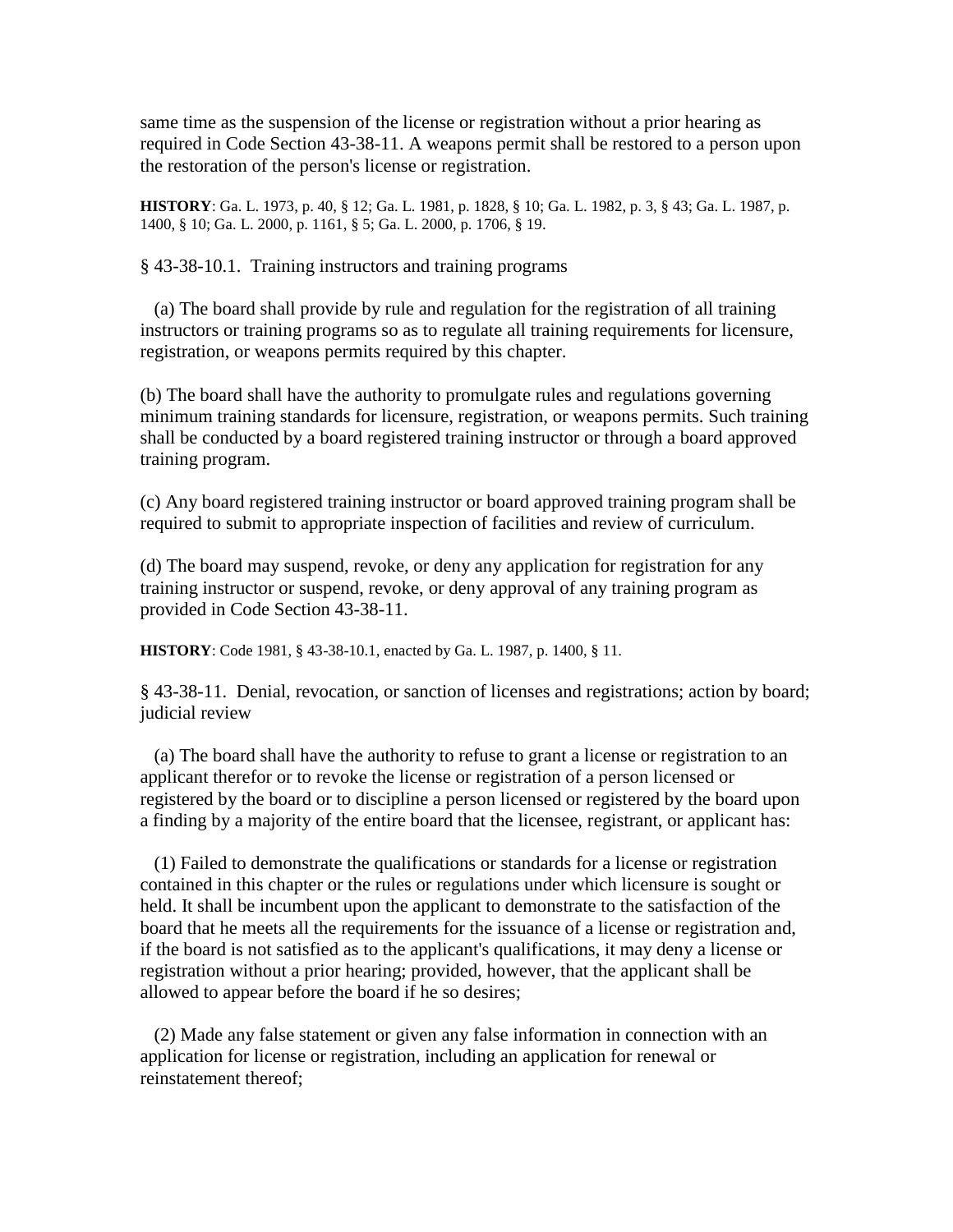(3) Knowingly violated this chapter or violated any rule or regulation promulgated by the board pursuant to the authority contained in this chapter;

 (4) Been convicted, in the courts of this state or of the United States, or in the courts of any other state, territory, or country, of a felony, or any crime involving the illegal use, carrying, or possession of a dangerous weapon, or any crime involving moral turpitude. As used in this subsection, the term "felony" shall include any offense which if committed in this state would be deemed a felony, without regard to its designation elsewhere. For purposes of this subsection, a "conviction" shall be deemed to include a finding or verdict of guilty or plea of guilty, regardless of whether an appeal of the conviction has been sought;

 (5) Been arrested, charged, and sentenced for the commission of a felony, any crime involving the illegal use, carrying, or possession of a dangerous weapon, or any crime involving moral turpitude, where:

(A) A plea of nolo contendere was entered to the charge;

 (B) First offender treatment was granted without adjudication of guilt pursuant to the charge; or

(C) An adjudication or sentence was otherwise withheld or not entered on the charge.

The plea of nolo contendere or the order entered pursuant to Article 3 of Chapter 8 of Title 42 or other first offender treatment shall be conclusive evidence of arrest and sentencing for such crime;

 (6) Become unable to engage in the private detective or private security business with reasonable skill and safety to the public by reason of illness; use of alcohol, drugs, narcotics, chemicals, or any other type of material; or any other mental or physical condition. The board may, however, after investigation of the circumstances surrounding each application, approve for licensure and registration those individuals who produce certified medical evidence of having been successfully treated and cured of alcoholism, drug addiction, or mental illness;

 (7) Committed any act in the practice of the private detective or private security business constituting dishonesty or fraud;

 (8) Been convicted of impersonating, or permitting or aiding and abetting any other person to impersonate, a law enforcement officer or employee of the United States or of this state or of any political subdivision thereof in the practice of the private detective or private security business;

 (9) Engaged in, or permitted any employee to engage in, the private detective or private security business without a valid license or registration issued under this chapter;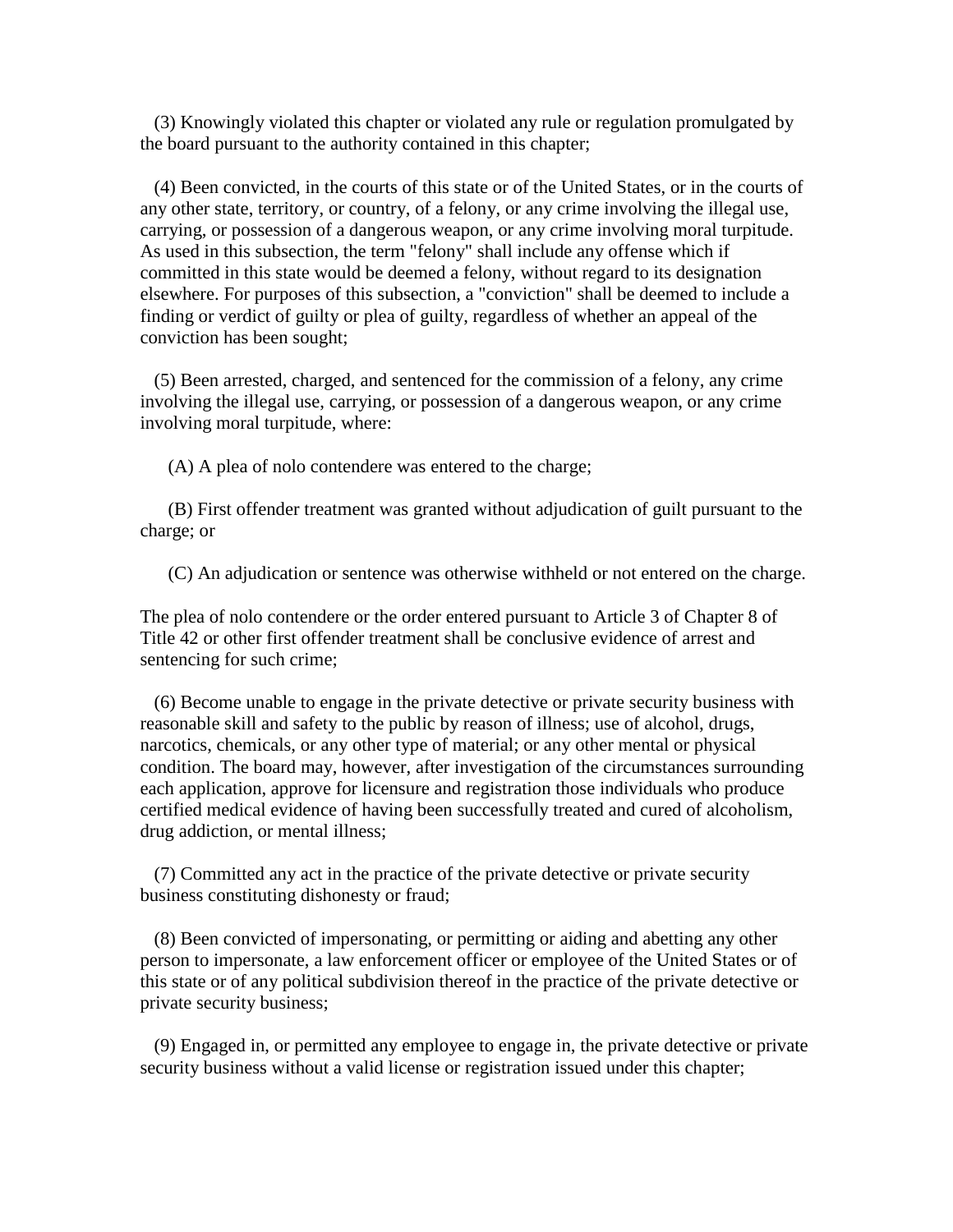(10) Willfully failed or refused to render a service or to tender a report to a client in connection with the private detective or private security business as agreed between the parties and for which compensation was paid or tendered in accordance with the agreement of the parties;

 (11) Committed a felony, any crime involving the illegal use, carrying, or possession of a dangerous weapon, or any crime involving moral turpitude;

 (12) Knowingly violated, or advised, encouraged, or assisted in the violation of, any court order or injunction in the course of the private detective or private security business or knowingly advised, encouraged, or assisted in the violation of any lawful order issued by the board;

 (13) Failed to renew a canceled bond or liability insurance policy in accordance with subsection (d) of Code Section 43-38-6 or failed to supply the financial affidavit required in lieu thereof;

 (14) Undertaken to give legal advice or counsel; misrepresented that he is representing an attorney or is appearing or will appear in any legal proceeding; issued, delivered, or uttered any simulation of process of any nature which might lead a person to believe that such simulation, whether written, printed, or typed, may be a summons, warrant, writ, or other court process or pleading in any court proceeding;

 (15) Failed to demonstrate the qualifications or standards for licensure or registration contained in this chapter or in the rules and regulations of the board. It shall be incumbent upon the applicant to demonstrate to the satisfaction of the board that he meets all the requirements for licensure or registration; and, if the board is not satisfied as to the applicant's qualifications, it shall have the power to deny such licensure or registration; or

 (16) Purchased, acquired, sold, or released the telephone records, as such term is defined in Code Section 46-5-210, of any third party who is a Georgia resident.

 (b)(1) If the board finds that any applicant for licensure or any prospective registrant is unqualified to be granted such license or to be registered, the board may:

(A) Deny the application for licensure or registration; or

(B) Limit or restrict any license or registration for a definite period of time.

 (2) If, after notice and hearing, the board finds that the license or registration of any holder thereof should be revoked or otherwise sanctioned, the board may take any one or more of the following actions:

(A) Administer a public reprimand;

(B) Suspend any license or registration for a definite period of time;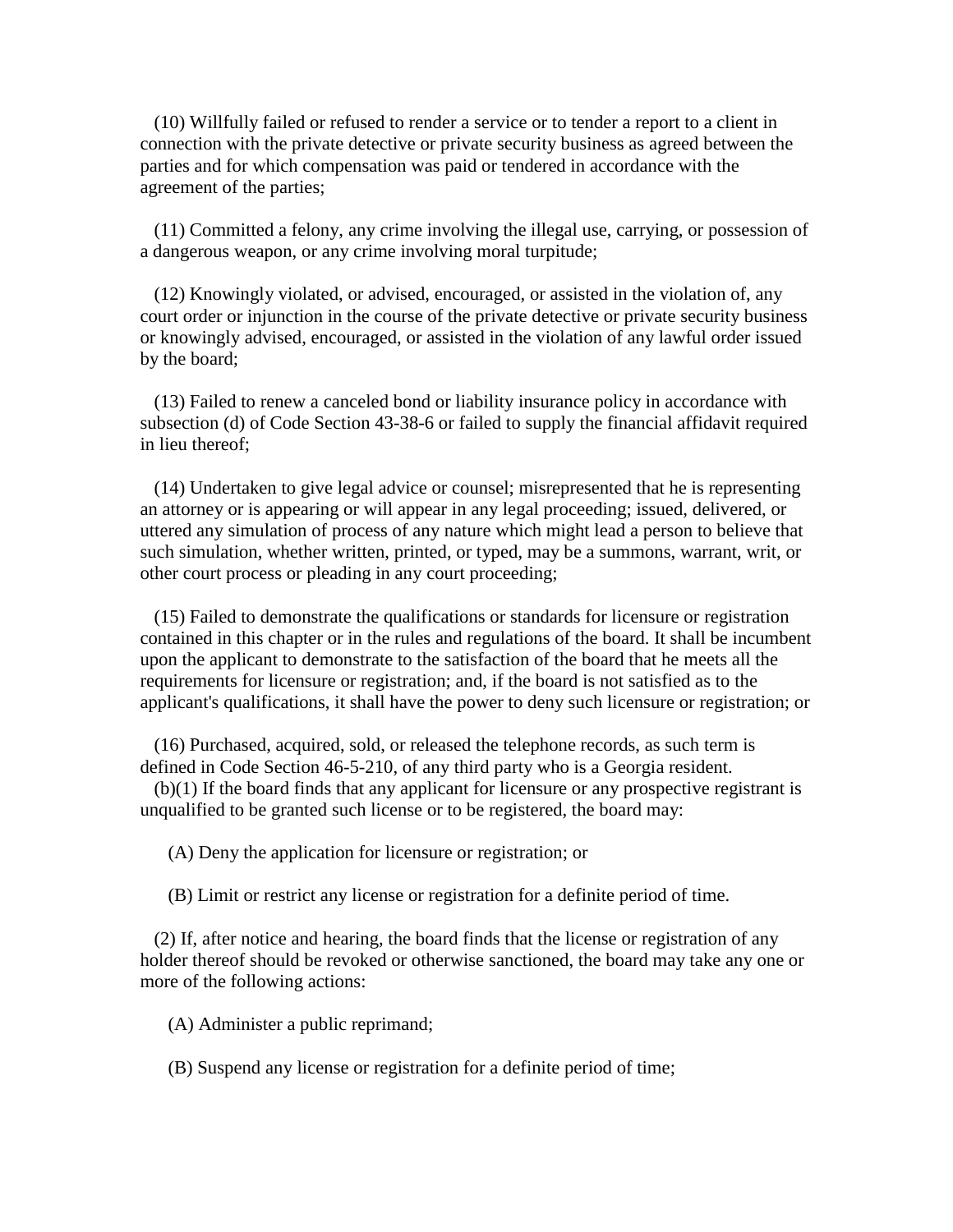(C) Limit or restrict any license or registration for a definite period of time;

(D) Revoke or suspend a license or registration;

 (E) Fine any licensee or registrant in an amount not to exceed \$500.00 for each violation of a law or rule or regulation; or

 (F) Place a licensee or registrant on probation for a definite period of time and impose such conditions of probation as will adequately protect the public during that period.

In its discretion, the board may restore or reinstate a license or registration which has been sanctioned and, in conjunction therewith, may impose any disciplinary or corrective action provided for in this chapter.

(c) Initial judicial review of a final decision of the board shall be had solely in the superior court of the county of domicile of the board.

**HISTORY**: Ga. L. 1973, p. 40, § 14; Ga. L. 1981, p. 1828, § 9; Ga. L. 1982, p. 3, § 43; Ga. L. 1984, p. 1338, § 3; Ga. L. 1986, p. 751, § 3; Ga. L. 1987, p. 3, § 43; Ga. L. 1987, p. 1400, § 12; Ga. L. 1992, p. 6, § 43; Ga. L. 2000, p. 1161, § 6; Ga. L. 2000, p. 1706, § 18; Ga. L. 2006, p. 562, § 4/SB 455.

§ 43-38-11.1. Suspension of license, registration, or weapons permit

(a) After proper notification, the board may suspend the license, registration, or weapons permit of any licensee, registrant, or weapons permit holder without a prior hearing as required in Code Section 43-38-11, provided that said licensee, registrant, or weapons permit holder is determined by the board to present a clear and present danger to the public safety on the grounds outlined in Code Section 43-38-11, is found to have had a prior felony conviction, or is currently under a first offender sentence for a felony crime that was not reported on the application for licensure or registration.

(b) After proper notification the board may suspend without a prior hearing as required in Code Section 43-38-11 the license of any licensee pursuant to subsection (f) of Code Section 43-38-6 or the registration of any registrant pursuant to subsection (g) of Code Section 43-38-7 or the weapons permit of any weapons permit holder pursuant to subsection (j) of Code Section 43-38-10.

**HISTORY**: Code 1981, § 43-38-11.1, enacted by Ga. L. 1983, p. 489, § 1; Ga. L. 1987, p. 1400, § 13; Ga. L. 1988, p. 13, § 43; Ga. L. 1991, p. 1027, § 2.

§ 43-38-12. Applicability of the "Georgia Administrative Procedure Act."

 All hearings required to be conducted by the board shall be conducted in accordance with Chapter 13 of Title 50, the "Georgia Administrative Procedure Act"; and all rules and regulations of the board shall be adopted and promulgated in accordance with Chapter 13 of Title 50.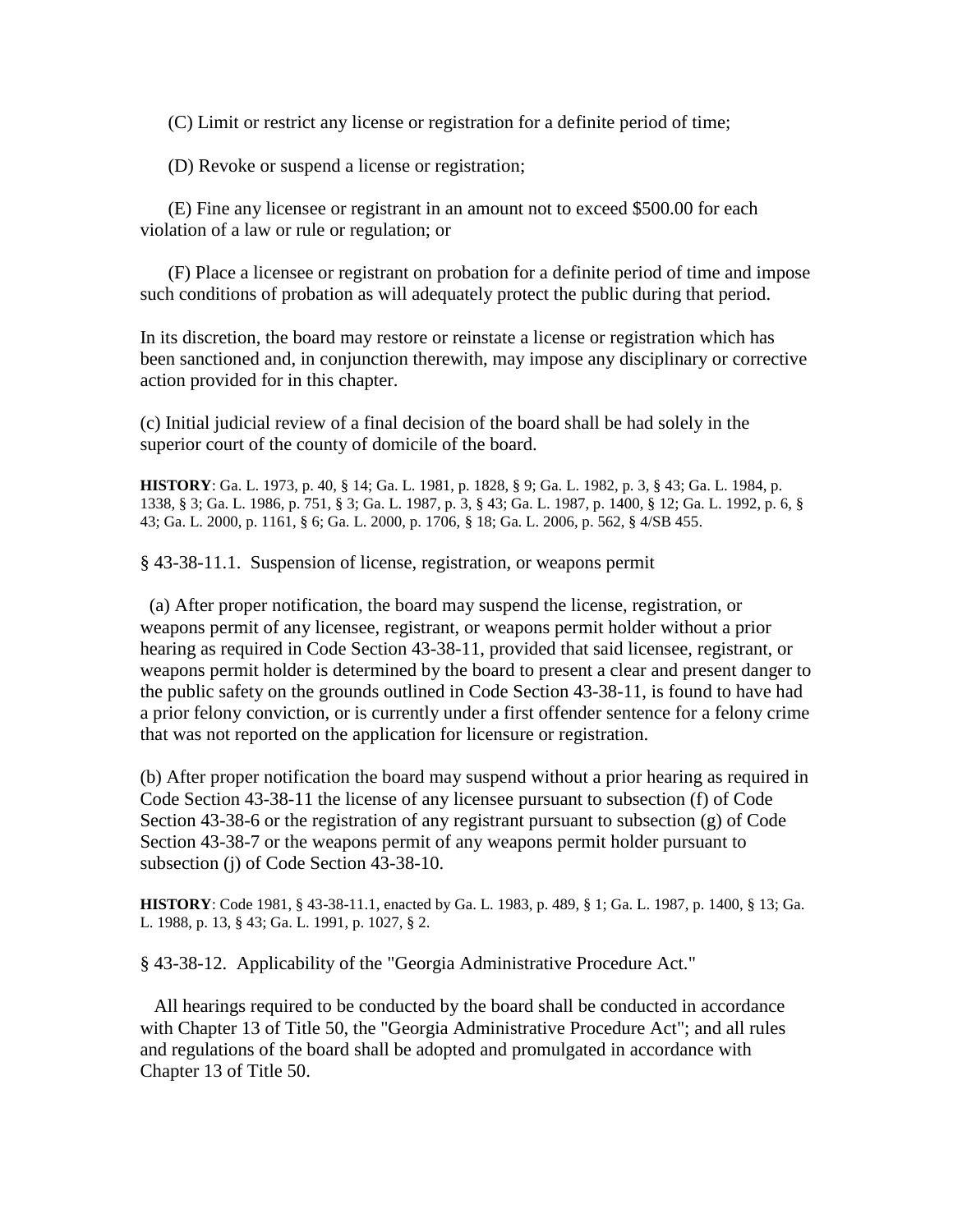**HISTORY**: Ga. L. 1981, p. 1828, § 13.

§ 43-38-13. Arrest powers of licensees and registrants

 Licensees or registrants under this chapter shall have the same power of arrest as that granted to a private person by Code Section 17-4-60.

**HISTORY**: Ga. L. 1973, p. 40, § 13; Ga. L. 1981, p. 1828, § 11.

§ 43-38-14. Exceptions to operation of chapter; local regulation

(a) This chapter shall not apply to:

 (1) An officer or employee of the United States of America or of this state or a political subdivision thereof while the employee or officer is engaged in the performance of official duties;

 (2) A person engaged in the business of furnishing information in connection with credit or marketing and a person or firm engaged as a consumer reporting agency, as defined by the federal Fair Credit Reporting Act;

(3) An attorney at law or a bona fide legal assistant in performing his or her duties;

 (4) Admitted insurers, agents, and insurance brokers licensed by the state while performing duties in connection with insurance transacted by them;

 (5) A peace officer employed on a full-time basis by a federal, state, county, or local law enforcement agency who contracts directly with an employer to work during his or her off-duty hours and whose off-duty employment is conducted on an independent contractor basis with another employer other than a peace officer engaged in the private detective or private security business or a private detective or private security agency, subject to Code Section 16-10-3, relating to the receipt of funds by state officers or employees for the enforcement of penal laws;

 (6) A firm engaged in the business of independent insurance claims adjusting whose employees hold a valid Georgia adjuster's license; or

(7) The employees of a firm mentioned in paragraph (6) of this subsection.

(b) This chapter does not apply to any person covered by Chapter 8 of Title 35, the "Georgia Peace Officer Standards and Training Act."

(c) This chapter shall not prevent the local authorities of any municipality or county, by ordinance and within the exercise of the police power of such municipality or county, from imposing local regulations upon any street patrol, special officer, or person furnishing street patrol service, including regulations requiring registration with an agency to be designated by such municipality or county.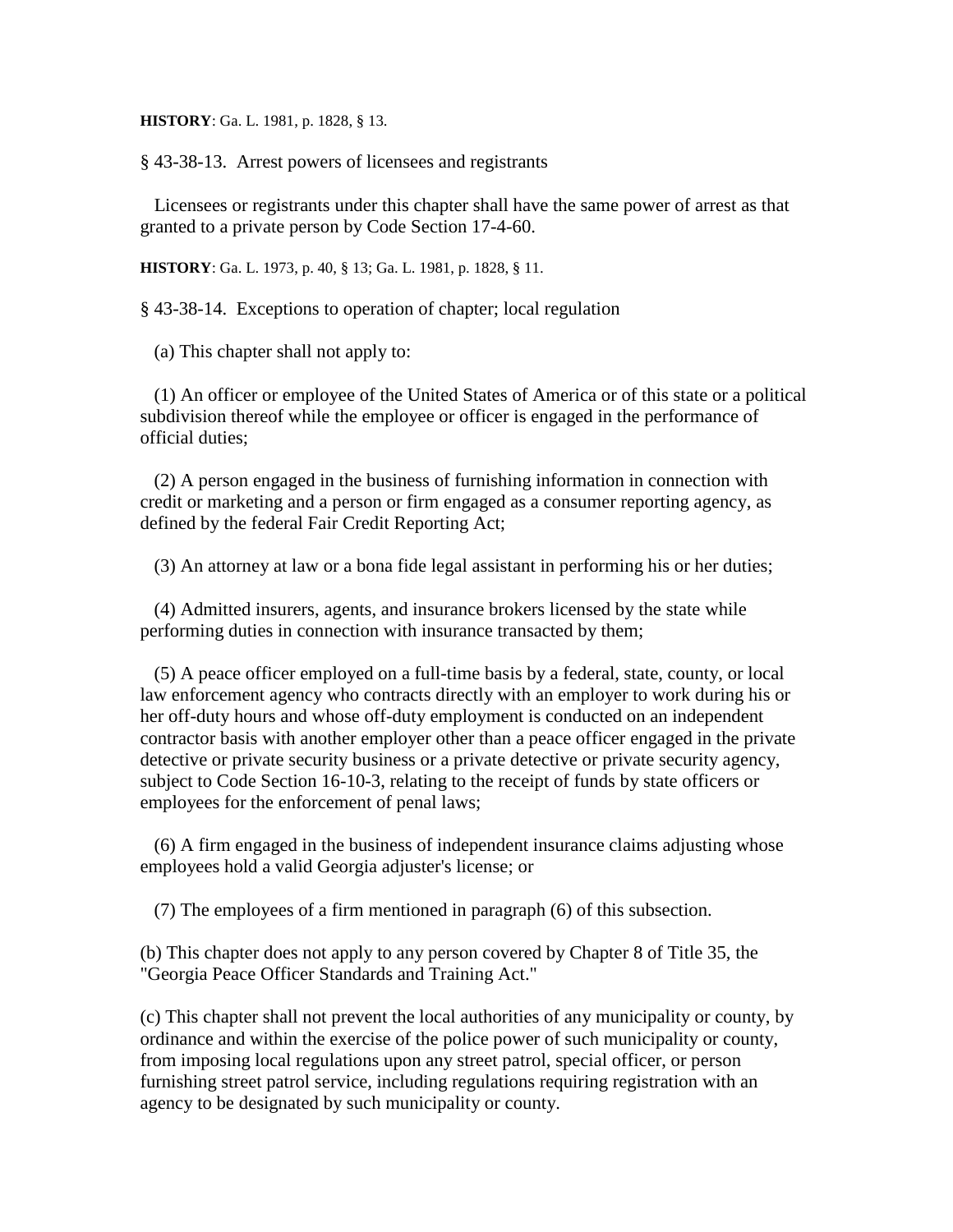(d) This chapter shall not apply to a person or corporation which employs persons who do private security work in connection with the affairs of such employer only and who have an employer-employee relationship with such employer. Neither such persons or corporations nor their employees shall be required to register or be licensed under this chapter, although such persons or corporations or their employees may elect to be licensed under this chapter.

**HISTORY**: Ga. L. 1973, p. 40, § 15; Ga. L. 1975, p. 785, § 1; Ga. L. 1978, p. 1515, § 2; Ga. L. 1981, p. 1828, § 12; Ga. L. 1982, p. 3, § 43; Ga. L. 1991, p. 1027, § 3; Ga. L. 2000, p. 1161, § 7.

§ 43-38-14.1. Restrictions on local business licenses

 (a) No municipality, county, or other political subdivision of this state shall grant a business license to any person required to be licensed under this chapter until such person has made bona fide application to the board to be licensed under this chapter and the board has taken action under the application other than refusal, cancellation, revocation, or failure to renew the applicant's license.

(b) As used in this Code section, the term "person" shall mean any individual, firm, association, partnership, limited liability company, or corporation.

**HISTORY**: Code 1981, § 43-38-14.1, enacted by Ga. L. 1984, p. 1338, § 4; Ga. L. 1993, p. 123, § 45.

§ 43-38-15. Applicability of chapter

 No individual, firm, association, company, partnership, limited liability company, or corporation shall engage in any activity covered by this chapter unless such individual, firm, association, company, partnership, limited liability company, or corporation is in compliance with this chapter.

**HISTORY**: Ga. L. 1981, p. 1828, § 14; Ga. L. 1993, p. 123, § 46.

§ 43-38-16. Penalty

 Any person who engages in the private detective business or private security business or offers, pretends, or holds himself out as eligible to engage in the private detective business or private security business and who is not legally licensed or registered under this chapter shall be guilty of a misdemeanor. Each day or fraction of a day that he practices in violation of this chapter shall constitute a separate offense.

**HISTORY**: Ga. L. 1973, p. 40, § 16; Ga. L. 1981, p. 1828, § 15; Ga. L. 1984, p. 1338, § 5.

§ 43-38-17. Termination

Repealed by Ga. L. 1992, p. 3137, § 30, effective July 1, 1992.